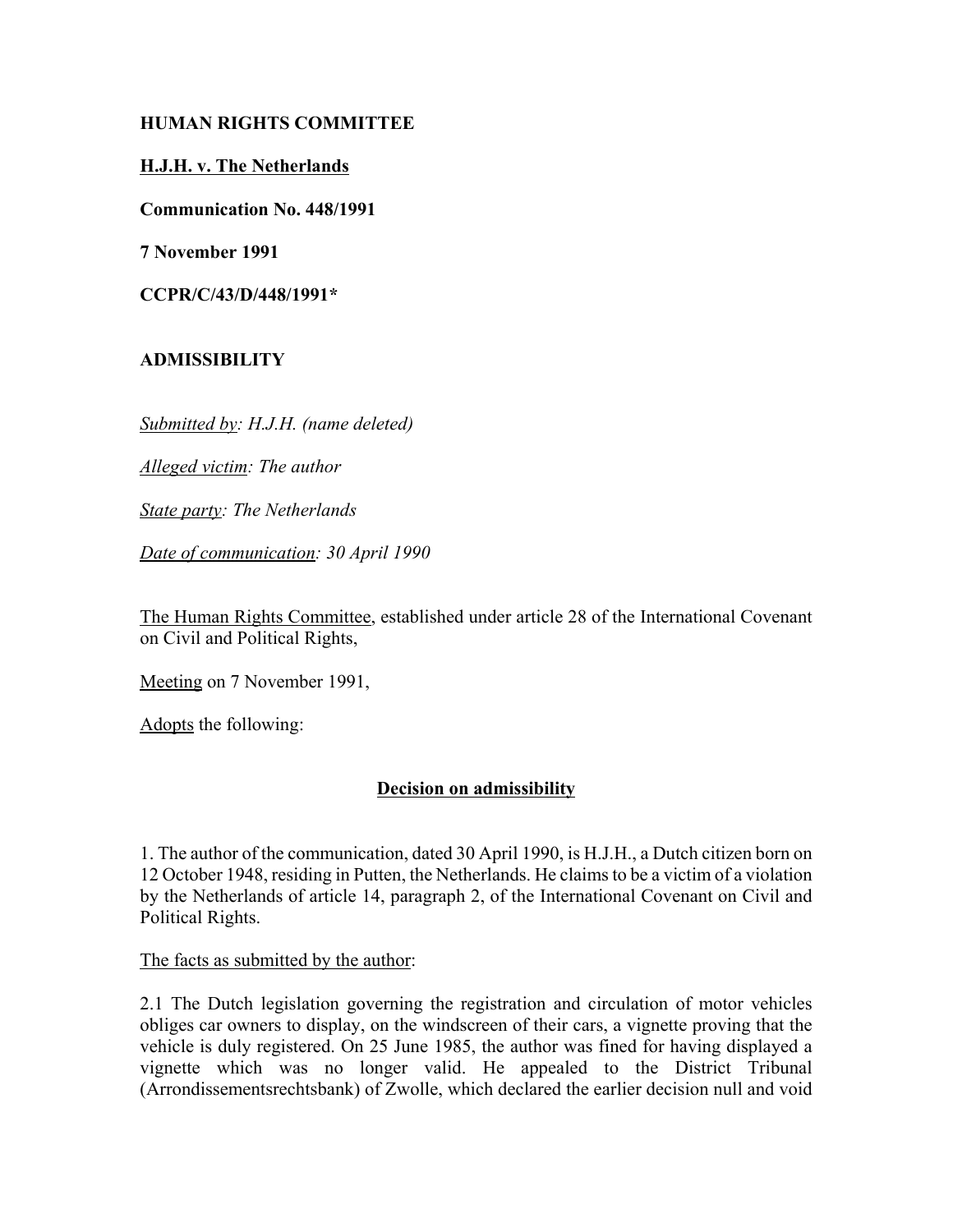and adopted another one which sentenced the author to pay a fine of 75 Dutch guilders. His appeal to the Supreme Court (Hoge Raad der Nederlanden) was dismissed on 3 March 1987.

2.2 The author submitted his case to the European Commission of Human Rights, where he argued that his conviction constituted a violation of the principle of presumption of innocence (article 6, paragraph 2, of the European Convention). On 13 July 1989, the European Commission declared his communication inadmissible as "manifestly ill-founded", pursuant to article 27, paragraph 2, of the European Convention.

#### The complaint:

3. The author contends that by requiring car owners to display a vignette on their vehicles, Dutch legislation is actually forcing them to prove that they are not in violation of the rules governing registration of motor vehicles. The obligation to prove one's innocence constitutes, in the author's opinion, a violation of the presumption of innocence under article 14, paragraph 2, of the Covenant.

#### Issues and proceedings before the Committee:

4.1 Before considering any claims contained in a communication, the Human Rights Committee must, in accordance with rule 87 of its rules of procedure, decide whether or not a communication is admissible under the Optional Protocol to the Covenant.

4.2 Taking into account the requirements laid down in articles 2 and 3 of the Optional Protocol, the Committee has examined whether the facts as submitted would raise **prima facie** issues under any provision of the Covenant and concludes that they do not. The Committee observes that the conditions for declaring a communication admissible include, **inter alia**, that the claims submitted be sufficiently substantiated and do not constitute an abuse of the right of submission. The author's communication reveals that these conditions have not been met.

5. The Human Rights Committee therefore decides:

(a) that the communication is inadmissible under articles 2 and 3 of the Optional Protocol;

(b) that this decision shall be communicated to the author of the communication and, for information, to the State party.

[Done in English, French, Russian and Spanish, the English text being the original version.]

#### Footnotes

\*/ All persons handling this document are requested to respect and observe its confidential nature.